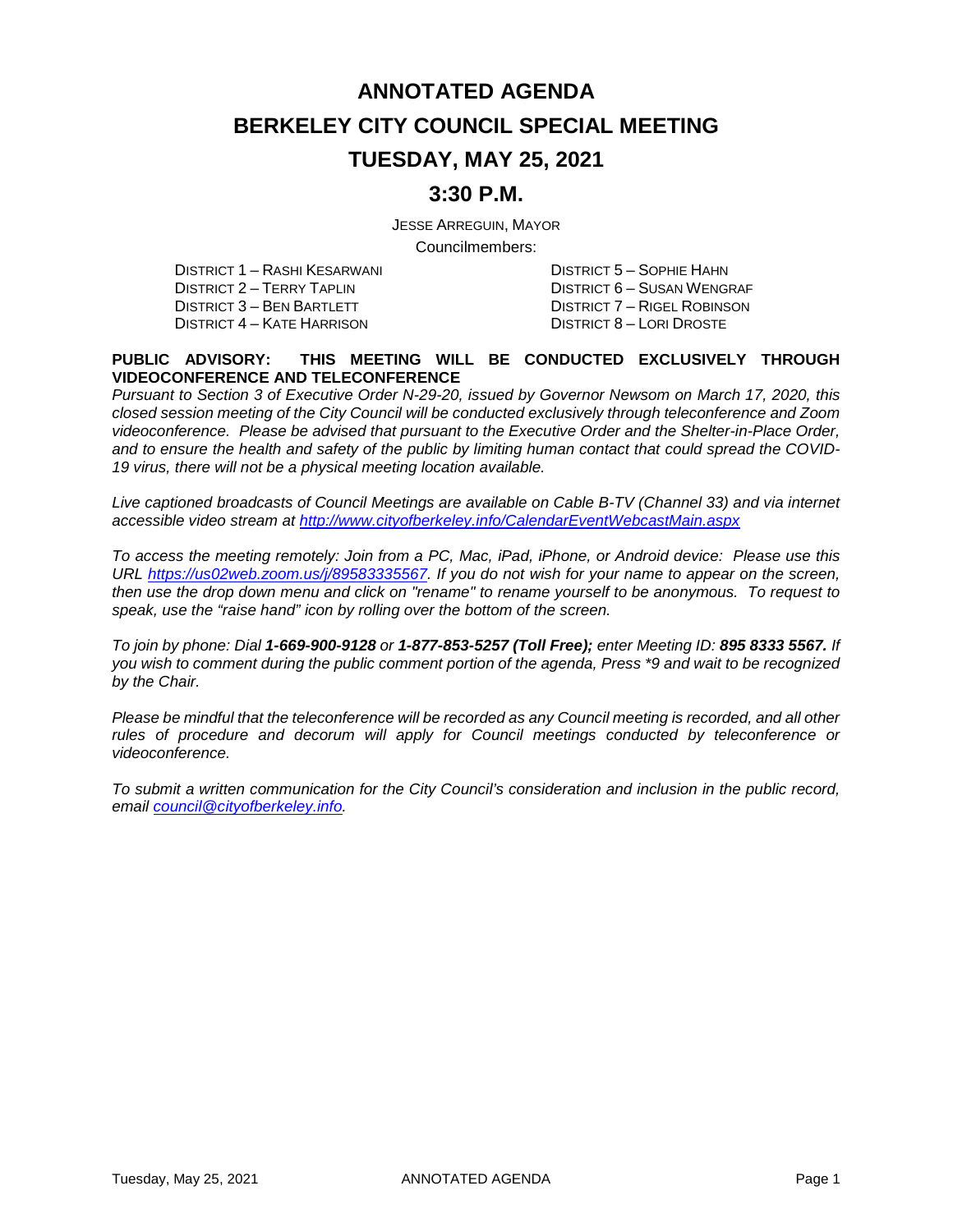## **Preliminary Matters**

**Roll Call:** 3:31 p.m.

**Present:** Bartlett, Hahn, Harrison, Kesarwani, Robinson, Taplin, Wengraf, Arreguin

**Absent:** Droste

Councilmember Droste present at 4:00 p.m.

### **Public Comment - Limited to items on this agenda only –** 23 speakers.

### **CLOSED SESSION:**

The City Council will convene in closed session to meet concerning the following:

### **1. CONFERENCE WITH LABOR NEGOTIATORS; GOVERNMENT CODE SECTION 54957.6**

Negotiators: Dee Williams-Ridley, City Manager, Paul Buddenhagen, Deputy City Manager, David White, Deputy City Manager, LaTanya Bellow, Human Resources Director, Dania Torres-Wong, Chief Labor Negotiator, Burke Dunphy, Labor Negotiator.

Employee Organizations: International Brotherhood of Electrical Workers (IBEW), Local 1245, SEIU 1021 Community Services and Part-time Recreation Activity Leaders, Berkeley Fire Fighters Association Local 1227, Berkeley Police Association, Service Employees International Union, Local 1021 Maintenance and Clerical Chapters, Berkeley Fire Fighters Association, Local 1227 I.A.F.F./Berkeley Chief Fire Officers Association, Public Employees Union Local 1.

**Action:** No reportable action taken.

#### **2. PUBLIC EMPLOYEE APPOINTMENTS PURSUANT TO GOVERNMENT CODE SECTION 54957(b):**

**a. Title of position to be filled:** Interim Director of the Police Accountability Board

**Action:** No reportable action taken.

# **OPEN SESSION:**

Public Reports of actions taken pursuant to Government Code section 54957.1.

No reportable action taken.

### **Adjournment**

**Action:** M/S/C (Arreguin/Robinson) to adjourn the meeting. **Vote:** All Ayes.

Adjourned at 7:36 p.m.

I hereby certify that the forgoing is a true and correct record of the special closed meeting of May 25, 2021 as approved by the Berkeley City Council.